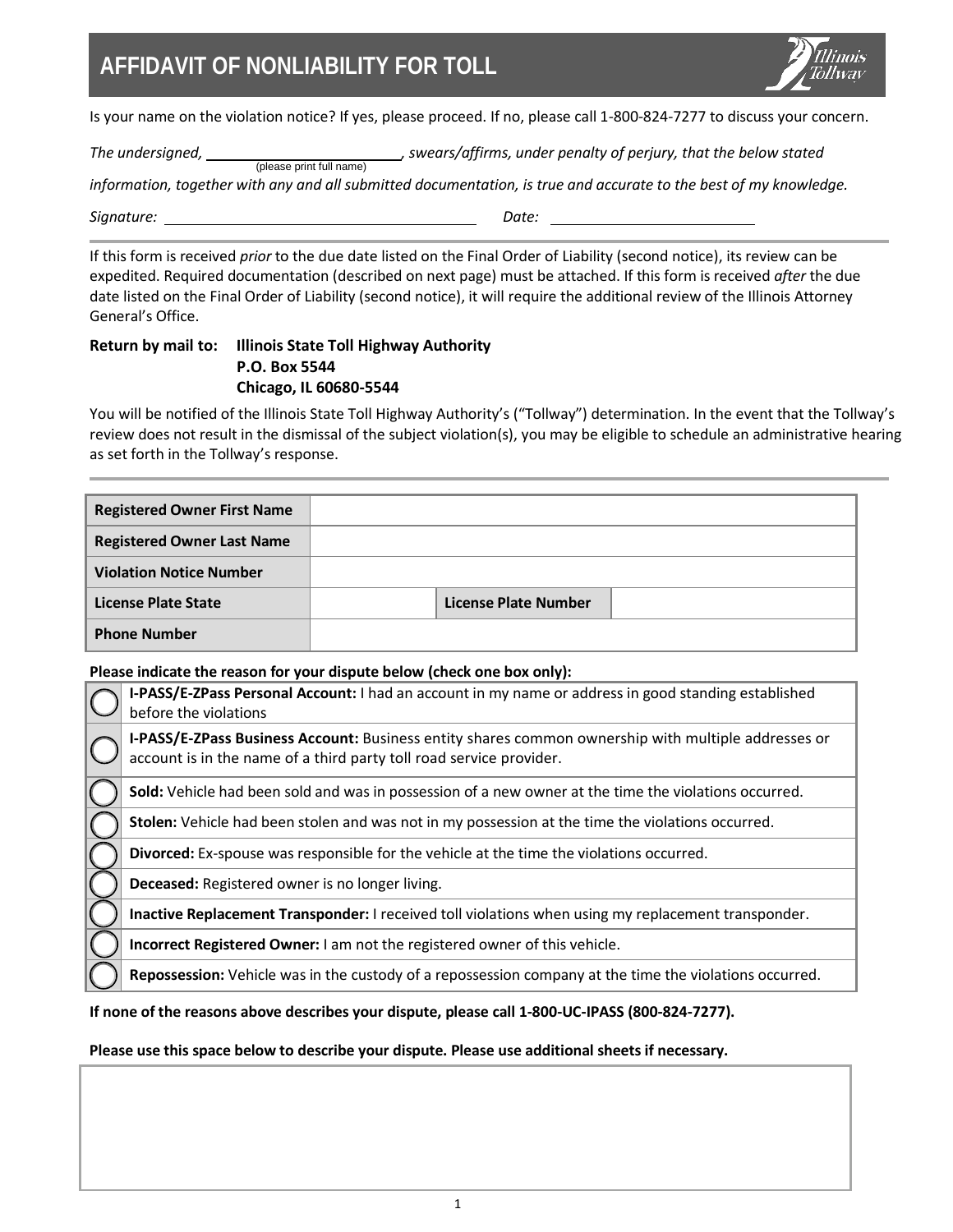

### **REQUIRED DOCUMENTATION**

#### **I-PASS/E-ZPass Personal Accounts**

- For I-PASS customers, I-PASS account number should be included in your dispute description.
	- If it is determined that the violations can be dismissed by adding the violating license plate to your account and/or charging your account for the tolls only, please provide additional signature here authorizing us to take these actions: \_. We will mail you confirmation within two weeks. Signature of Account Holder

- If it is determined that additional account updates are required, or if the name or address on the I-PASS account do not match the name or address on the violation notice, a settlement payment greater than the toll amount will be required. We will call you within two weeks to complete resolution.
- For E-ZPass customers, please submit a report from your E-ZPass agency showing the date your E-ZPass account was opened, as well as the name and address of the E-ZPass account holder. If the name or address on the E-ZPass account do not match the name or address on the violation notice, a settlement payment greater than the toll amount will be required. We will call you within two weeks to complete resolution.

#### **I-PASS/E-ZPass Business Accounts**

- I-PASS account number should be included in your dispute description. Business accounts with violations in an owner name must include corporation papers (dated prior to the violations) listing the name and address of the owner who has received the violation notice. Third party toll road service providers must submit contract documents showing that the driver who received the violation notice was under contract with your company prior to the violations.
	- If it is determined that the violations can be dismissed by adding additional information, i.e. owner name, company name or plate information to the account and/or charging your account for the tolls only, please provide additional signature here authorizing us to take these actions:

\_. We will mail you confirmation within two weeks. Signature of Account Holder

- If it is determined that additional account updates are required or that a settlement payment greater than the toll amount will be required, we will call you within two weeks to complete resolution.
- For E-ZPass customers, please submit a report from your E-ZPass agency showing the date your E-ZPass account was opened, as well as the documentation noted above as being required for I-PASS business account customers.
	- If a settlement payment greater than the toll amount will be required, we will call you within two weeks to complete resolution.

**Sold** (provide *one* of the following)

- $\bullet$  Copy of Bill of Sale. Must indicate date of sale<sup>1</sup>. Must include the names and signatures of the seller and the buyer. Must include the make, model, year, and vehicle identification number (VIN).
- Plate Revocation or Cancellation Confirmation Form. Must indicate date of revocation<sup>1</sup> or cancellation<sup>1</sup>, as well as license plate number.
- Motor Vehicle Query Report from your Department of Motor Vehicles showing you were not the owner at the time of the violations. Must indicate license plate number.
- $\bullet$  Certificate of Vehicle Title Transfer. Must indicate date of transfer<sup>1</sup>.
- Court Order transferring ownership of vehicle. Must indicate date of transfer<sup>1</sup> and license plate number or VIN.
- Sales Tax Transaction Return. Must be stamped "approved" or "paid." Must include VIN, date of sale<sup>1</sup>, and the name and address of the buyer.
- Auto Auction Documentation. Must be on auction letterhead. Must include VIN, date of sale<sup>1</sup>, and the name and address of both the seller and the buyer.

**Stolen** (provide *one* of the following)

- Police Report. Must include license plate number and date of the incident<sup>1</sup>. The report must be signed and dated by a Police Officer and must indicate the Police Officer's badge number.
- Insurance (theft) Payoff Report. Must indicate the date of the incident<sup>1</sup> and vehicle information (license plate, make, and model).

**Divorced** (provide *one* of the following)

- $\bullet$  Divorce Decree transferring ownership of vehicle. Must indicate the date of transfer<sup>1</sup>.
- Court Order transferring ownership of vehicle. Must include the name of the ex-spouse who is responsible for the violation.
- $\bullet$  Certificate of Vehicle Title Transfer. Must indicate the date of transfer<sup>1</sup>.